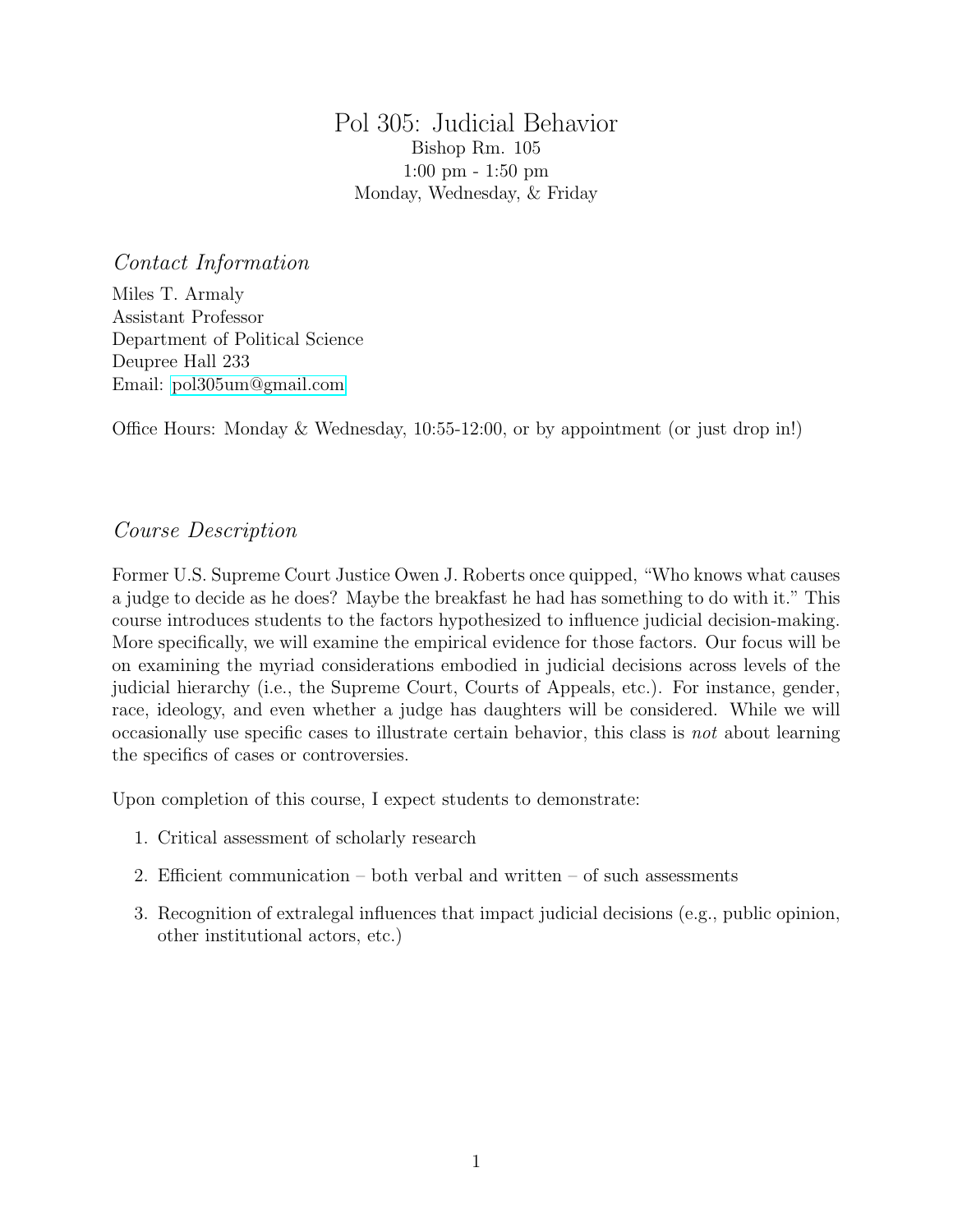## Course Materials

We will reference one textbook in this course:

• McGuire, Kevin T. 20[1](#page-1-0)2. New Directions in Judicial Politics.<sup>1</sup>

We will also reference several academic articles. These will be disseminated via the course's Blackboard page. When reading published academic articles, the goal should be to follow the hypotheses and main points as closely as possible without paying too much attention to the methodological/statistical sections.

## Course Requirements

#### Final Exam

The University requires that we meet during the scheduled final exam time. We will have an "exam" on Wednesday, May 9 at 12:00 noon.

#### Research Application Papers

Students will be responsible for producing three (3) research application papers throughout the semester. They are designed to engage students with a particular way of thinking about how judges make decisions and to apply that way of thinking to cases actually pending before the Supreme Court. In other words, students are expected to guess how the Supreme Court will decide by applying theories of how judges behave.

Papers should be around 2-3 pages, double-spaced, using a normal 12-point font. Papers are due in class or via email no later than 1:50 pm, Oxford, MS time on the dates indicated on the course calendar. Late submissions will lose a full letter grade (e.g., a B- will become a C-).

Papers should be loosely formatted as follows. First, a student should select the research they would like to apply to a case (e.g., 1-2 papers on a particular topic) and then:

- 1. In the students own words, explain why the selected paper(s) are theoretically important
- 2. Assess the author(s) argument and explain how they support that argument
- 3. Identify and briefly explain the controversy and facts of a case pending before the Supreme Court (all pending cases can be found [here\)](https://goo.gl/3gDSrC); students should also detail lower court outcomes
- 4. Using the selected research, predict how the justices will vote in the selected case (i.e., how all 9 justices will vote, as well as the overall outcome)

<span id="page-1-0"></span><sup>1</sup>This text is available at any reputable bookstore. I strongly recommend obtaining the book used from an online retailer (e.g., [here\)](https://goo.gl/3gDSrC) as this is likely to save you substantial costs (I've seen copies as low as \$8). Amazon also has a Kindle version, for which you do not need any special equipment (works on iPad, iPhone, Android, and Mac and PC).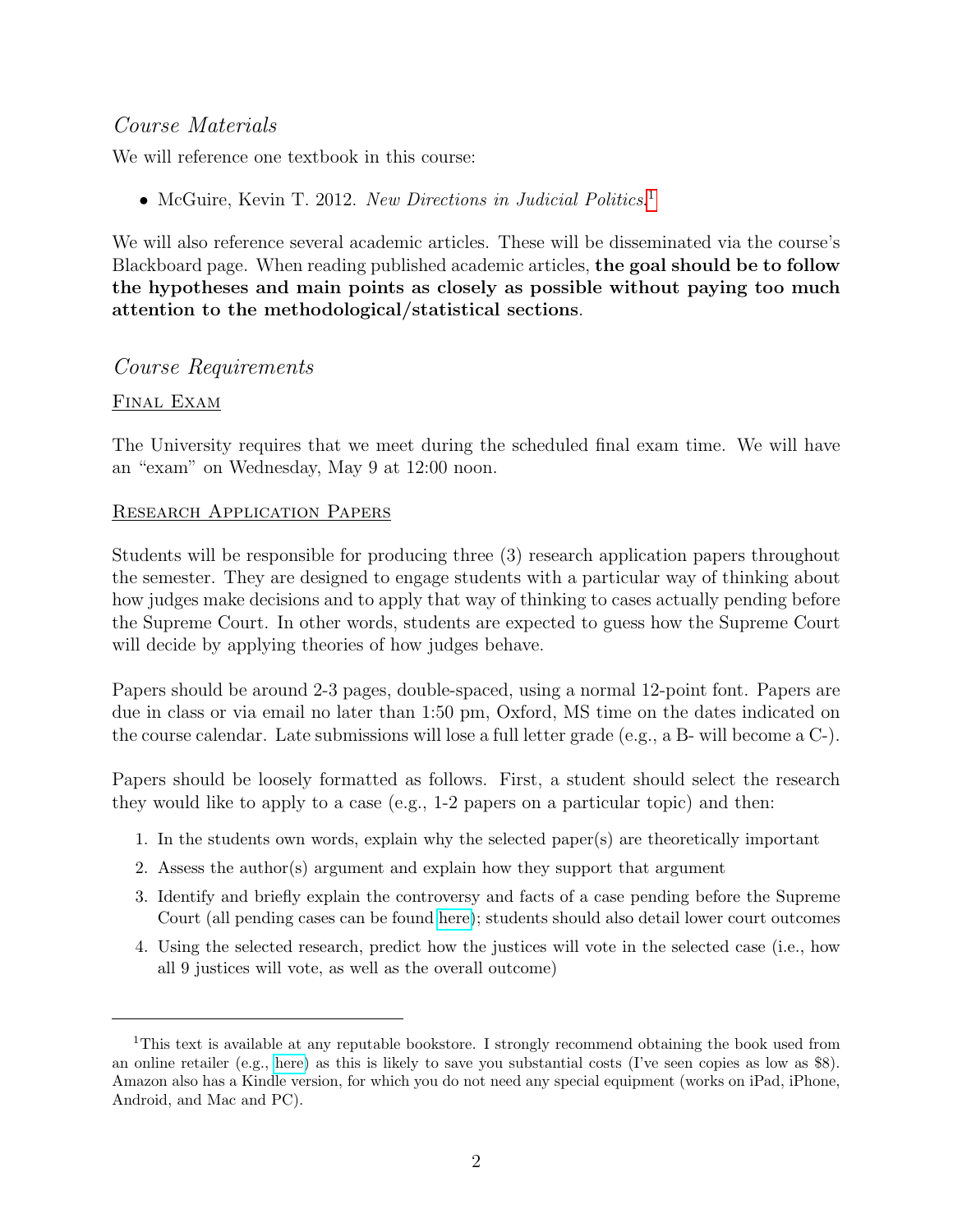### Quizzes

There will be many short, in-class quizzes throughout the semester; your highest ten (10) quiz scores will count for your grade. These will be "pop" quizzes in the sense that they are not scheduled or announced beforehand. The format of these quizzes will vary (i.e., some short answer, some multiple choice, etc.). They will be used to assess comprehension of course materials.

#### **PARTICIPATION**

Exams are not an important grade component of this class. As such, the main method of assessment is participation. This means students are expected to read daily and participate in course discussion. Each session will comprise of some lecturing, but should be largely discussion-based. Students must come prepared and be ready to discuss all relevant materials. Although I will not take attendance in this course, it is expected that you attend each session and voluntarily contribute. Participation will be based on both the quality and quantity of your contributions.

Please note that the University requires that all students have a verified attendance at least once during the first two weeks of the semester for each course. If attendance is not verified, you will be dropped from the course and any financial aid will be adjusted accordingly. Please see<http://olemiss.edu/gotoclass> for more information.

## Grades

Your class performance will be evaluated upon the following criteria:

| Application Papers $(3 \t{0} \t{25\%} \t{each})$ 75% |        |
|------------------------------------------------------|--------|
| Quizzes $(10 \t{0} \t{1}\t{6}$ each)                 | $10\%$ |
| Class Participation                                  | 15\%   |

The grading scale follows the University's Plus-Minus rubric:

| A     | 93-100%     | $A -$        | $90 - 92\%$ |
|-------|-------------|--------------|-------------|
| $B+$  | 87-89%      | B.           | 83-85%      |
| $B -$ | 80-82\%     | $C_{+}$      | 77-79%      |
| C     | 73-76%      | $C_{\Xi}$    | 70-72%      |
| D     | $60 - 69\%$ | $\mathbf{F}$ | $0 - 59\%$  |

# Course Policies

#### GENERAL STATEMENT

You are responsible for informing yourself of all departmental, college, and university policies governing your conduct in this course. This includes, but is not limited to, policies relating to plagiarism/academic integrity and the accommodation of students with documented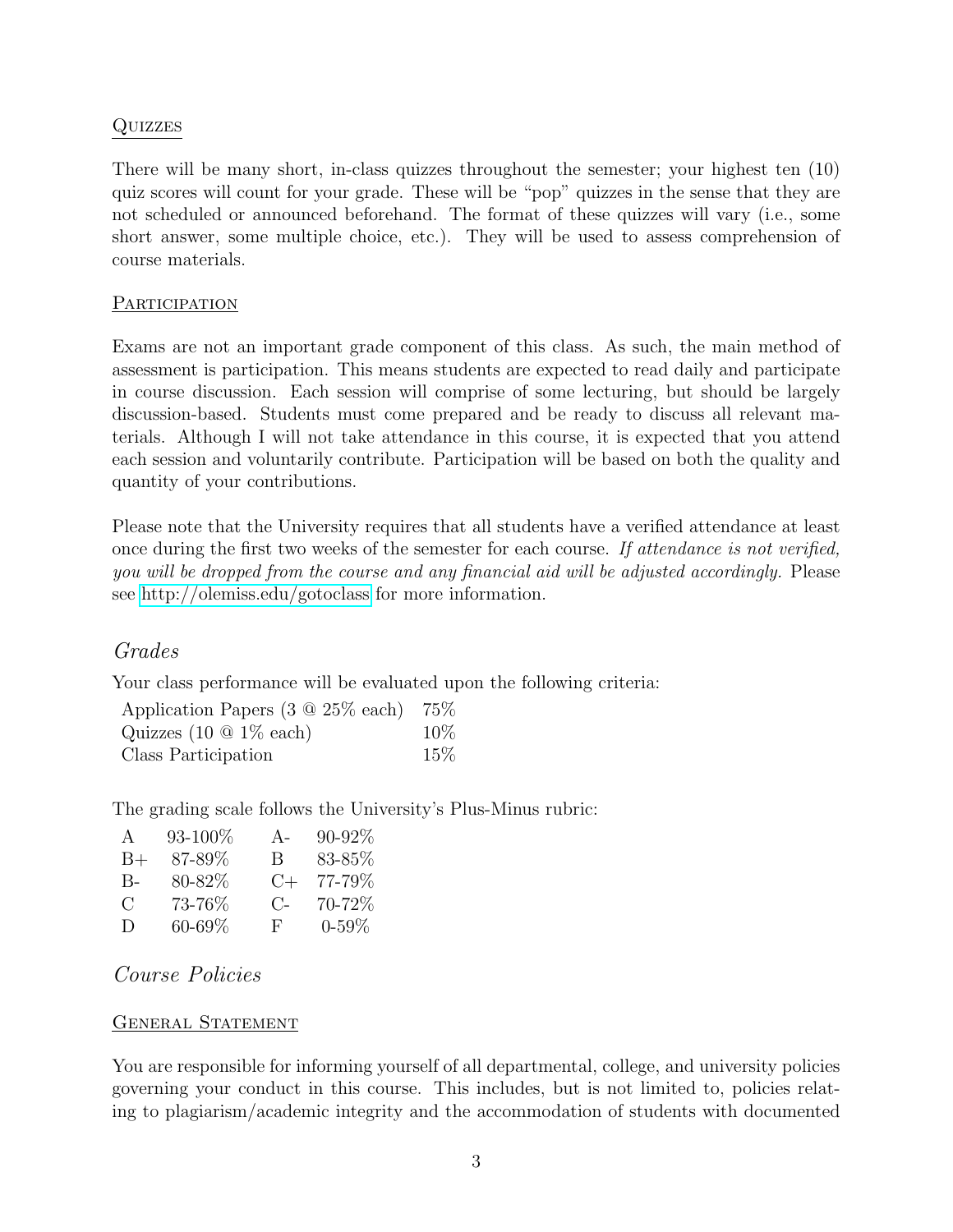### disabilities.

#### Course Communications

Updates and additional materials will be sent out via our course's Blackboard page. Please alter your Blackboard settings such that you are notified when announcements are posted.

#### Instructor Availability

If you have any questions, quips, queries, qualms, comments, or concerns, please contact me via email. Be certain to include "POL 305" in the subject line along with a substantive topic. Please include an appropriate salutation (e.g., please do not begin an email with "hey") and an email signature that includes your first and last name (so I know to whom I'm responding!). I will endeavor to respond to all email messages within 12 hours on weekdays and 24 hours on weekends. If you have not received a response within 24 hours, please resend your message. For time sensitive matters, resend your message after 12 hours.

I will be available immediately following class on Mondays. All other office hours will be by appointment. If you would like to meet, please send a message with 2 or 3 suggested meeting times and I can confirm which works best for me.

#### **ATTENDANCE POLICY**

There is no official attendance policy in this course. Please see the Participation section above for expectations regarding attendance.

#### Grade Appeals

All grading concerns should be submitted via email with a concise statement expressing why you believe your grade should be altered. All concerns – arithmetic or otherwise – must be raised within *one week* of when the grade was posted. No grade challenges will be entertained after one week. I reserve the right to reduce points on any grade appeal.

#### ACADEMIC HONESTY

This course has a zero tolerance policy in regards to academic dishonesty. Academic dishonesty is defined as conduct that violates any of the following principles: (a) supplying or using work or answers that are not one's own (this includes mis-citing a source); (b) providing or accepting assistance with completing assignments or examinations beyond collaborative learning; or (c) interfering through any means with anothers academic work. Collaborative learning (i.e., working or studying with your peers) in this course is encouraged, but if you study together, you must produce your own work. This includes not submitting verbatim or near-verbatim answers to assignments. To do so violates both the spirit and the letter of academic integrity. The penalties for dishonesty will vary from getting 0 points on an individual assignment up to getting a 0.0 grade for the entire semester. All instances of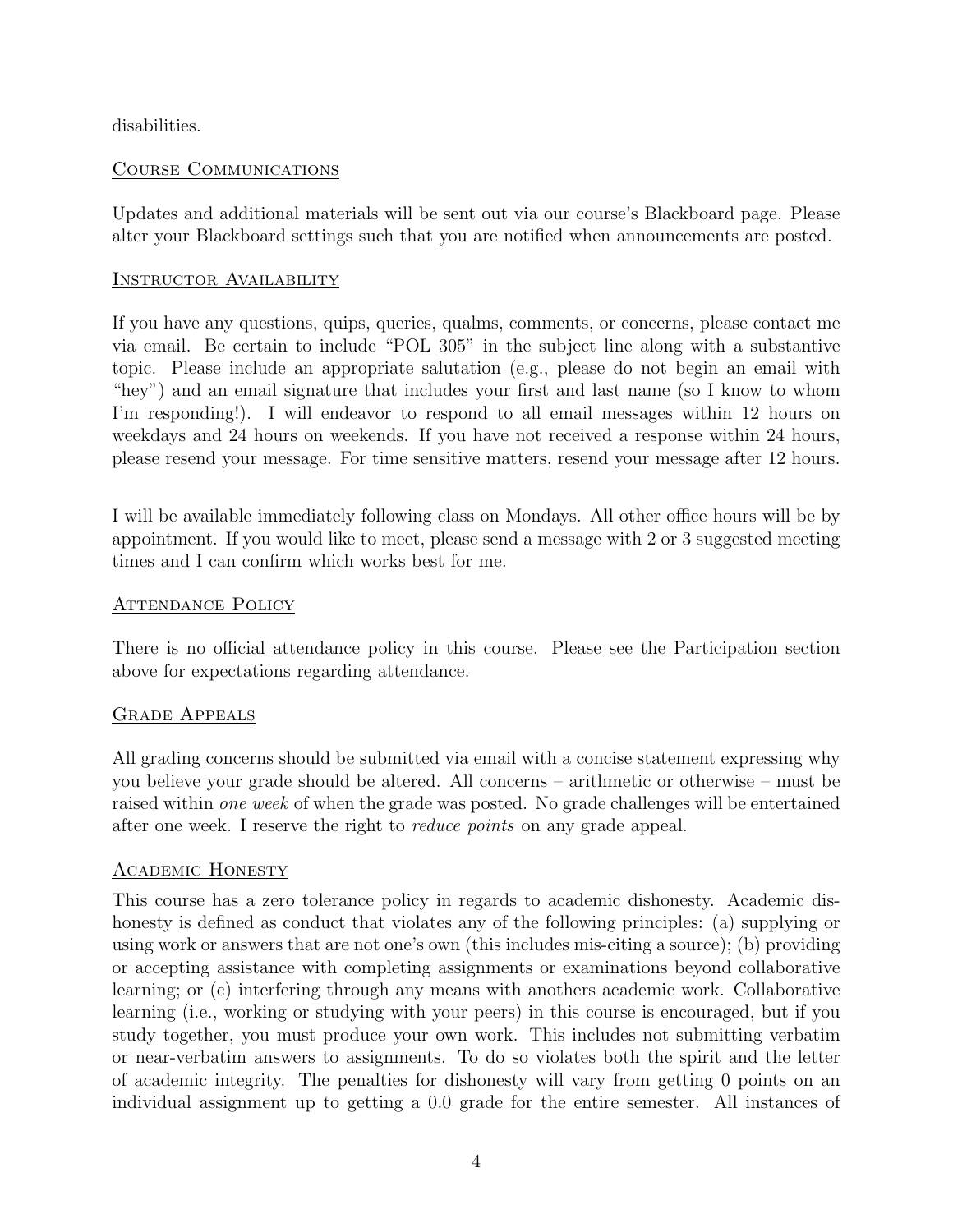academic dishonesty will be reported to your college and department.

If you are not sure a certain action will be considered academically dishonest, it is in your best interest to assume it is until told otherwise. Please feel free to ask if any action will be considered academic dishonesty in this course. And, remember that what may be acceptable in this course may be inappropriate in another, and vice versa. Additionally, consult the University [M Book](http://conflictresolution.olemiss.edu/wp-content/uploads/sites/2/2014/09/MBOOK20153.pdf) for more information.

### STATEMENT ON DISABILITIES

The University of Mississippi is committed to the creation of inclusive learning environments for all students. If there are aspects of the instruction or design of this course that result in barriers to your full inclusion and participation or to accurate assessment of your achievement, please contact the course instructor as soon as possible. Barriers may include, but are not necessarily limited to, timed exams and in-class assignments, difficulty with the acquisition of lecture content, inaccessible web content or the use of non-captioned or non-transcribed video and audio files. You must also contact Student Disability services at 662-915-7128 so that office 1) provide you with an Instructor Notification form, 2) facilitate the removal of barriers and 3) ensure that you have equal access to the same opportunities for success that are available to all students.

All reasonable accommodations will be made in this course. I encourage students not only to take advantages of these services when appropriate, but to inform the instructor of any qualifying consideration as soon as possible. Accommodations for disabilities should be arranged well in advance of any student assessment. Please see [University Student Disability](sds.olemiss.edu) [Services](sds.olemiss.edu) for more information.

# Course Schedule

Abbreviated titles for daily reading assignments are listed below. Reading assignments are listed according to the day on which the subject will be discussed. Thus, you should read the assigned material prior to the date listed. Note that some readings will be discussed across multiple class periods. Unless the McGuire text is specified, you will be able to find the assigned reading on Blackboard.

| Table 1: Course Schedule |  |
|--------------------------|--|
|--------------------------|--|

| Date       | Topic & Required Readings                                         |
|------------|-------------------------------------------------------------------|
| 22 January | Course Introduction                                               |
| 24 January | The U.S. Federal Judiciary & Guide to Social Inquiry (no reading) |
| 26 January | NO CLASS                                                          |
| 29 January | Guide to Social Inquiry (cont.)                                   |
|            | <b>Judicial Philosophies</b>                                      |
| 31 January | Early Views                                                       |
|            | Federalist Paper No. 78                                           |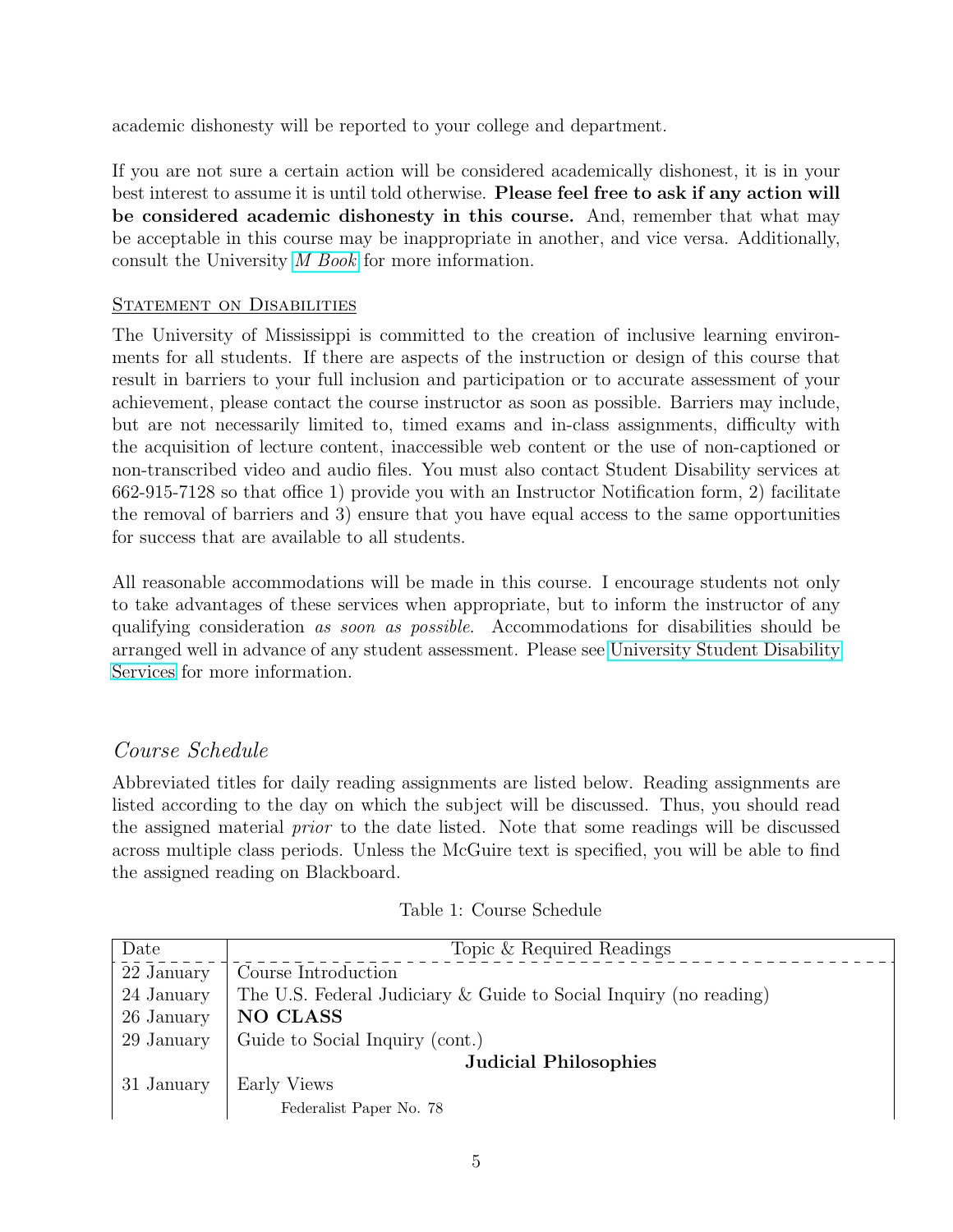|             | de Tocqueville, Alexis. "Judicial Power in the U.S." in <i>Democracy in America</i>     |
|-------------|-----------------------------------------------------------------------------------------|
| 2 February  | Modern Views                                                                            |
|             | Scalia, Antonin. "Originalism: The Lesser Evil"                                         |
| 5 February  | Modern Views                                                                            |
|             | Marshall, Thurgood. "Reflections on the Bicentennial of the U.S. Constitution"          |
|             | The Models of Judicial Decision Making                                                  |
| 7 February  | The Legal Model                                                                         |
| 9 February  | The Attitudinal Model                                                                   |
| 12 February | The Strategic Model                                                                     |
| 14 February | The Psychology of Judging                                                               |
|             | Aliotta. "Social Backgrounds, Social Motives"                                           |
| 16 February | The Psychology of Judging                                                               |
|             | McGuire. "The Psychological Origins of a Constitutional Revolution"                     |
|             | DUE DATE: RESEARCH APPLICATION PAPER #1                                                 |
|             | <b>Confirmation Politics</b>                                                            |
| 19 February | <b>Selecting Justice</b>                                                                |
|             | McGuire, Chapter 1 (by Nemacheck)                                                       |
| 21 February | Senate Confirmations                                                                    |
|             | McGuire, Chapter 2 (by Kastellec, Lax, and Phillips)                                    |
| 23 February | Justice Behavior When Joining or Leaving the Court                                      |
|             | Black and Owens. "Courting the President"                                               |
|             | <b>Agenda Setting</b>                                                                   |
| 26 February | Supreme Court Agenda Setting                                                            |
|             | McGuire, Chapter 8 (by Black and Owens)                                                 |
| 28 February | External Influences on the Agenda                                                       |
|             | Baird. "The Effect of Politically Salient Decisions on the U.S. Supreme Court's Agenda" |
| 2 March     | External Influences on the Agenda                                                       |
|             | Black, Boyd, and Bryan. "Revisiting the Influence of Law Clerks"                        |
|             | <b>Briefs</b>                                                                           |
| 5 March     | The Influence of Briefs                                                                 |
|             | Black, Owens, Hall, and Ringsmuth. "Emotions, briefs"                                   |
| 7 March     | The Influence of Briefs                                                                 |
|             | Corley. "The Supreme Court and Opinion Content"                                         |
| 9 March     | The Influence of Brief Quality                                                          |
|             | Feldman. "Counting on Quality"                                                          |
| 12 March    | NO CLASS [SPRING BREAK]                                                                 |
| 14 March    | <b>NO CLASS [SPRING BREAK]</b>                                                          |
| 16 March    | <b>NO CLASS [SPRING BREAK]</b>                                                          |
|             | <b>Oral Arguments</b>                                                                   |
| 19 March    | Do They Matter?                                                                         |
|             | Johnson. "Information, Oral Arguments, and Supreme Court Decision Making"               |
| 21 March    | Emotions                                                                                |
|             | Black, Treul, Johnson, and Goldman. "Emotions, Oral Arguments"                          |
|             | The Influence of the Law                                                                |
| 23 March    | <b>Stare Decisis</b>                                                                    |